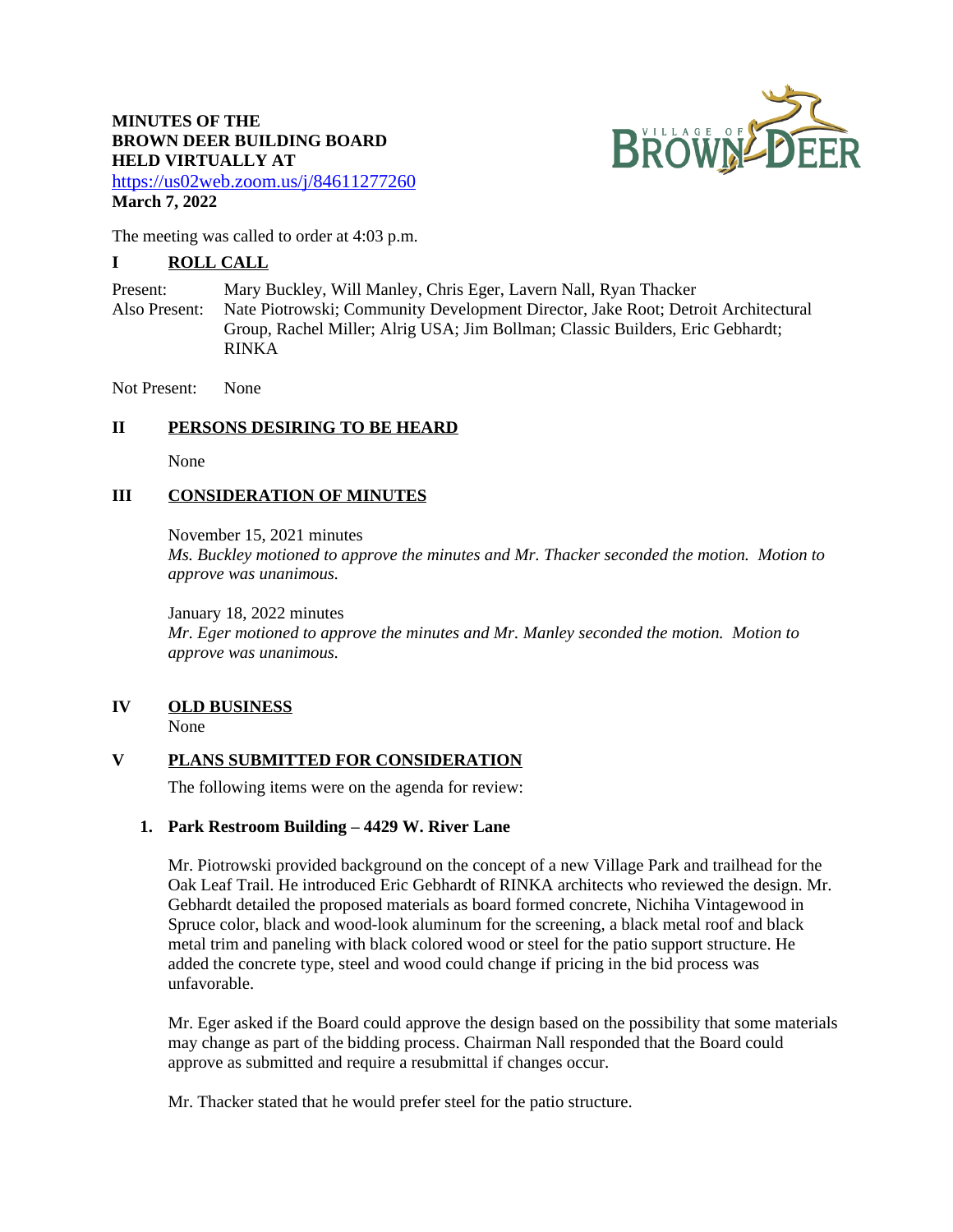Mr. Thacker asked about the material of the soffit. Mr. Gebhardt replied that this would likely be Nichiha or real wood.

Mr. Manley asked about lighting for the structure and site. Mr. Piotrowski replied that lighting was planned for the project but those plans are not finalized yet. Civil engineers will be preparing the lighting plans and they will be reviewed by the Brown Deer Police Department.

Chairman Nall asked if the metal roof would be standing seam and Mr. Gebhardt replied that it would.

*Chairman Nall moved to approve the plans and Mr. Manley seconded the motion. Motion to approve was unanimous on condition that if materials change the new design will need a resubmittal.*

#### **2. New Garage – 8324 N. 52nd Street**

Mr. Bollman described the new garage and stated that it would replace an existing 1 car garage. He added the shingles would be Brownwood in color, with Mastic Ovation Wicker siding, white doors, trim, soffit, fascia, gutters and downspouts. These colors would match the house.

Chairman Nall asked what the pitch of the roof was compared to the house. Mr. Bollman replied that the house pitch was likely a 4/12 and that the garage pitch was designed to match.

Mr. Manley asked how the garage doors would align with the driveway. Mr. Bollman replied that it would align well with the existing driveway and the garage would cover a current parking pad while maintaining setbacks.

Ms. Buckley asked if the aerial picture showed a shed behind the garage. Mr. Piotrowski confirmed that was a shed.

*Mr. Eger moved to approve the plans and Mr. Thacker seconded the motion. Motion to approve was unanimous.*

### **3. Resubmittal of Multi-Tenant Commercial Building -5960 W. Brown Deer Road**

Jake Root of Detroit Architectural Group highlighted the plan changes and noted the addition of more brick to the building, an increased amount of identity wood on the elevations and several banding strips of brick to break up massing on the east and north elevations.

Ms. Buckley stated that she believed the design still did not fit well with the materials found in surrounding buildings.

Mr. Manley stated that the design was a step in the right direction with the inclusion of more wood and brick but added that he agreed with Ms. Buckley that the design still does not fit the context of the neighborhood.

Mr. Thacker added that he was concerned that more split face block was added to a prominent position. He stated that he agreed with Ms. Buckley about the material still not fitting with the